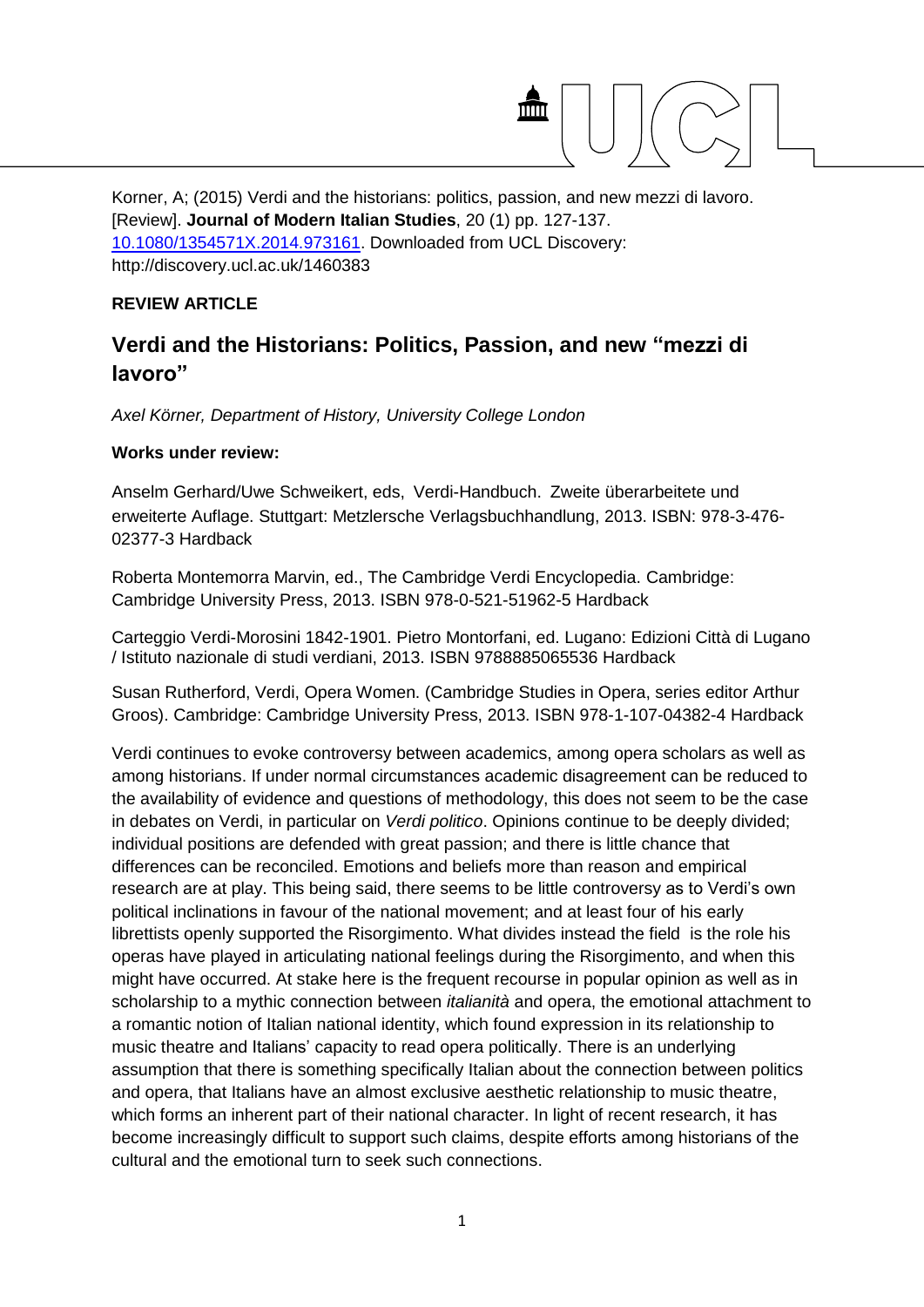One part of this argument has to do with Verdi directly, the idea that the composer, from the beginning of the 1840s, was not just personally committed to the idea of an Italian nation state, but also that he used his music to propagate this vision. Much of this debate still centres around the reading of his *Nabucco*, premiered in 1842, an opera celebrated not only in Milan, but also in Vienna, in Venice (including performances after the revolution) and in many other parts of the Habsburg monarchy, where theatres were directly controlled by the Habsburg administration, which must have remained completely deaf to the nationalism allegedly expressed in the work. Only deafness might explain why members of the House of Habsburg, like Marie-Louise, Duchess of Parma and daughter of Franz II, happily accepted the dedication of Verdi's *Lombardi* (1843), or why Verdi became one of the preferred composers of Emperor Franz Joseph – surprising given that he allegedly owed the loss of his Kingdom Lombardy-Venetia to the inspiring political power of Verdi's music. While this is an argument about Verdi's political intentions as composer, the other part of the argument has to do with Italians and their reception of Verdi's operas, the idea that already prior to the election of Pope Pius IX and the revolutions, prior to the period 1846-1849, Italians appreciated and read Verdi's work in a political key, as a commitment to the nation as a political community, and that their national feelings were at least partly generated through Verdi's music. As Anselm Gerhard, in one of the volumes under review here, concludes, there is not a single contemporary source which would prove that *Nabucco* evoked national feelings among its original audiences.<sup>1</sup> A related point in this debate is the extent to which the alleged political reception of Verdi's music was reflected in the musical history of 1848 itself. While occasional patriotic references to individual performances of *Ernani* (1844) and *Attila* (1846) are well documented, and *La battaglia di Legnano* of 1849 partly served as a propaganda piece when it was first performed in Rome, the numerous collections of songs and choruses emerging from the revolution itself do not offer much evidence that Verdi's music served as a great inspiration for the revolutionaries on the barricades.

It is of little help if later generations of historians read political content into the libretti; what matters is how Verdi's works were received at the time. Therefore much of this argument could be referred back to a critical assessment of the sources of reception. As one of the books under review here argues, it is surprising how many of the Risorgimento's protagonists either never mentioned Verdi in any political context, or took an openly hostile attitude towards opera as a whole. Susan Rutherford provides the example of Massimo d'Azeglio, Cesare Cantù, Caterina Franceschi Ferrucci and Domenico Guerrazzi, among others, who never mention Verdi and had a problematic relationship with opera, exactly because music theatre seemed to them insufficiently reflective of Europe's social and political developments. "It seems odd", Rutherford writes, "if Verdi's main role in this period was indeed one of the political awakening of his audience (as Massimo Mila suggests, describing his operas as 'a voice of national consciousness and a decisive authoritative force of the liberation'), that its effects were all but inaudible to some of his most committed brothers- and sisters-in arms." (29) Some of the movement's supporters were openly hostile to Verdi and often enough his work was criticized for lacking patriotic credentials.

 $\overline{a}$ 

<sup>1</sup> Anselm Gerhard, "Verdi-Bilder", in: *Verdi Handbuch*, 2-27, 16. The same view is supported by Michael Walter who authored the book's entry "Nabucodonosor", 354. The most influential work questioning the myths around *Nabucco* is Roger Parker, '*Arpa d'or dei fatidici vati'. The Verdian patriotic chorus in the 1840s*. Parma: Istituto Nazionale di Studi Verdiani, 1997. Some of the arguments on the other side of the spectrum are summarised in Philip Gossett, *Divas and Scholars: Performing Italian Opera*. University of Chicago Press, 2008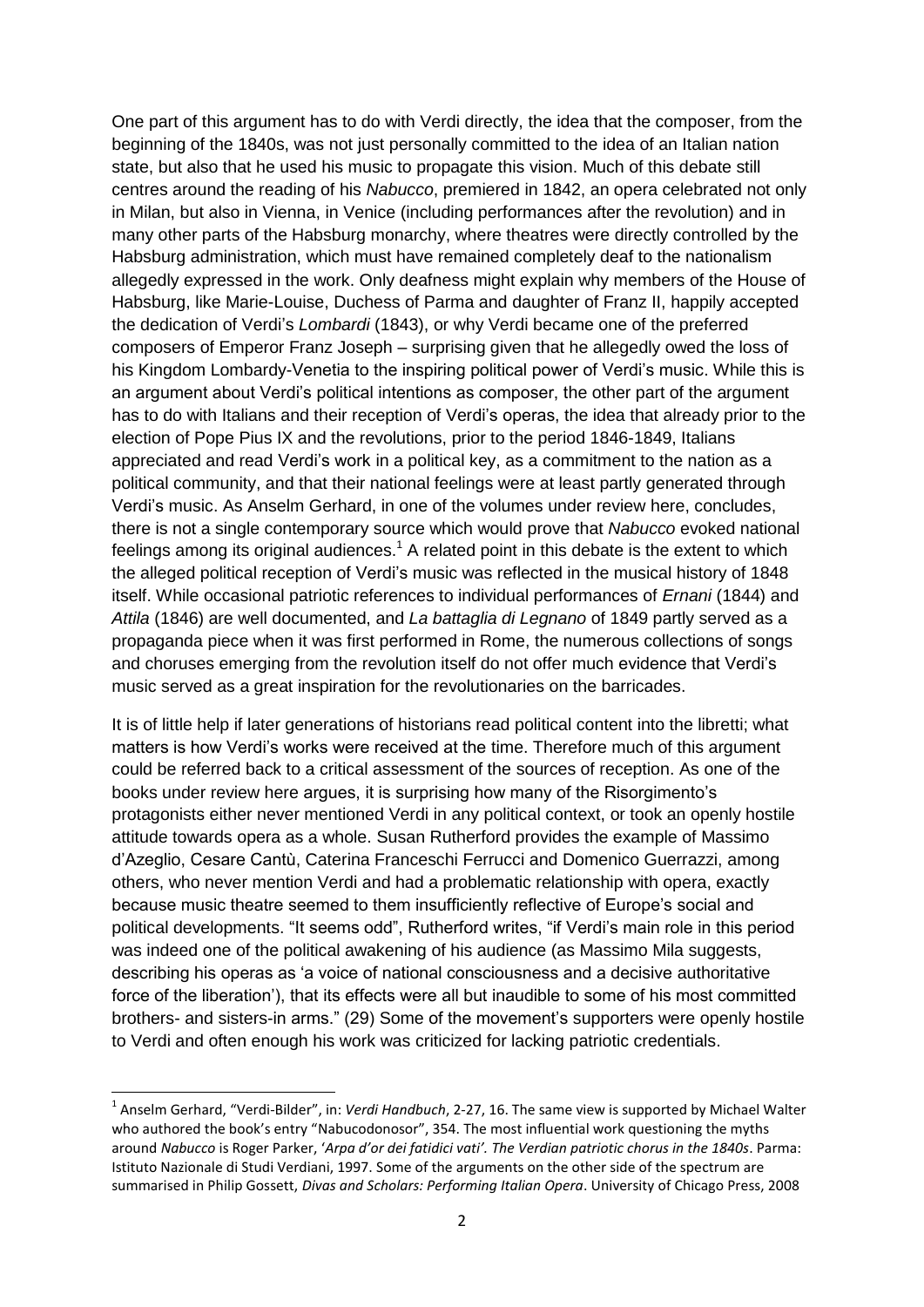Undoubtedly, Verdi at some point openly identified with the national movement, certainly from the mid-1840s onwards. The role of the acronym VERDI as reference to Vittorio Emanuele Re d'Italia during the final stages of the Risorgimento has recently been supported by new evidence. $2$  Both sides of the debate agree that at some point Verdi became an important symbol of the Italian nation and that this development facilitated that his works were read in a national key. The question still being hotly debated is about the when. This journal has contributed to the debate on nation and opera as well as to the more specific issue of Verdi and politics, creating a forum for historians and musicologists on both sides of the debate.<sup>3</sup> Despite its operatic focus, the argument is of great interest to more general historians of modern Italy and key to many of the questions commentators have raised for the past two hundred years over Italians' sense of national identity. Since the 1980s, historians' renewed interest in the origins of nationalism – marked by the publication of the works of Benedict Anderson, Ernest Gellner, Eric Hobsbawm, Miroslav Hroch and Anthony Smith – has helped to critically rethink connections between nationalism as a social movement and the language of national ideology. Among historians of the Risorgimento, the move away from socio-economic approaches towards a new focus on culture and ideas has mirrored this trend, exemplified by the publication of Alberto Banti's *La nazione del Risorgimento*, which emphasised the allegedly close connection between opera and politics during the Risorgimento.<sup>4</sup> Despite these historiographical developments, arguments concerning the connection between opera and politics, or between Verdi and the Risorgimento, have remained controversial. Too often assumptions are made simply because they seem plausible; or arguments are not supported by a critical assessment of the sources. Even academic historians and musicologists tend to approach their topic from the point of view of a particular conviction, of values and insights gained independently of their research, obscuring a discussion which would benefit from a clearer focus on the methodological and theoretical approaches to empirical research. What is more, historians interested in the connection between music and national identity do not always fully digest research by musicologists. This article wants to make some of this recent work by opera scholars available to the historical profession.

In a debate still partly driven by emotions, the only solution seems to separate patriotic feelings from facts by way of historical research. In the case of Verdi even that is not always easy. While works like the new *Cambridge Verdi Encyclopedia*, the *Verdi Handbuch* or Eduardo Rescigno's *Dizionario verdiano*<sup>5</sup> make information about every known detail readily available, access to sources for further research remains problematic. Anselm Gerhard, coeditor of one of the volumes under review here, recently pointed out that the Istituto Nazionale di Studi Verdiani in Parma employs no more than 2 permanent scholars, compared to 11 specialists working for the Beethoven-Haus in Bonn and 12 academically

<sup>2</sup> Francesca Vella, *Verdi Reception in Milan, 1859-1881: Memory, Progress and Italian Identity* (PhD diss., King's College London, 2014)

<sup>3</sup> *Opera and Nation in Nineteenth-Century Italy.* Special Issue: *Journal of Modern Italian Studies,* 17/4, September 2012

 $^4$  For a critical debate of this aspect of Banti's argument see Axel Körner, "The Risorgimento's literary canon and the aesthetics of reception: some methodological considerations", *Nations and Nationalism*, 15/3 (July 2009), 410-418

<sup>5</sup> Eduardo Rescigno, *Dizionario verdiano*. Milan: Rizzoli, 2001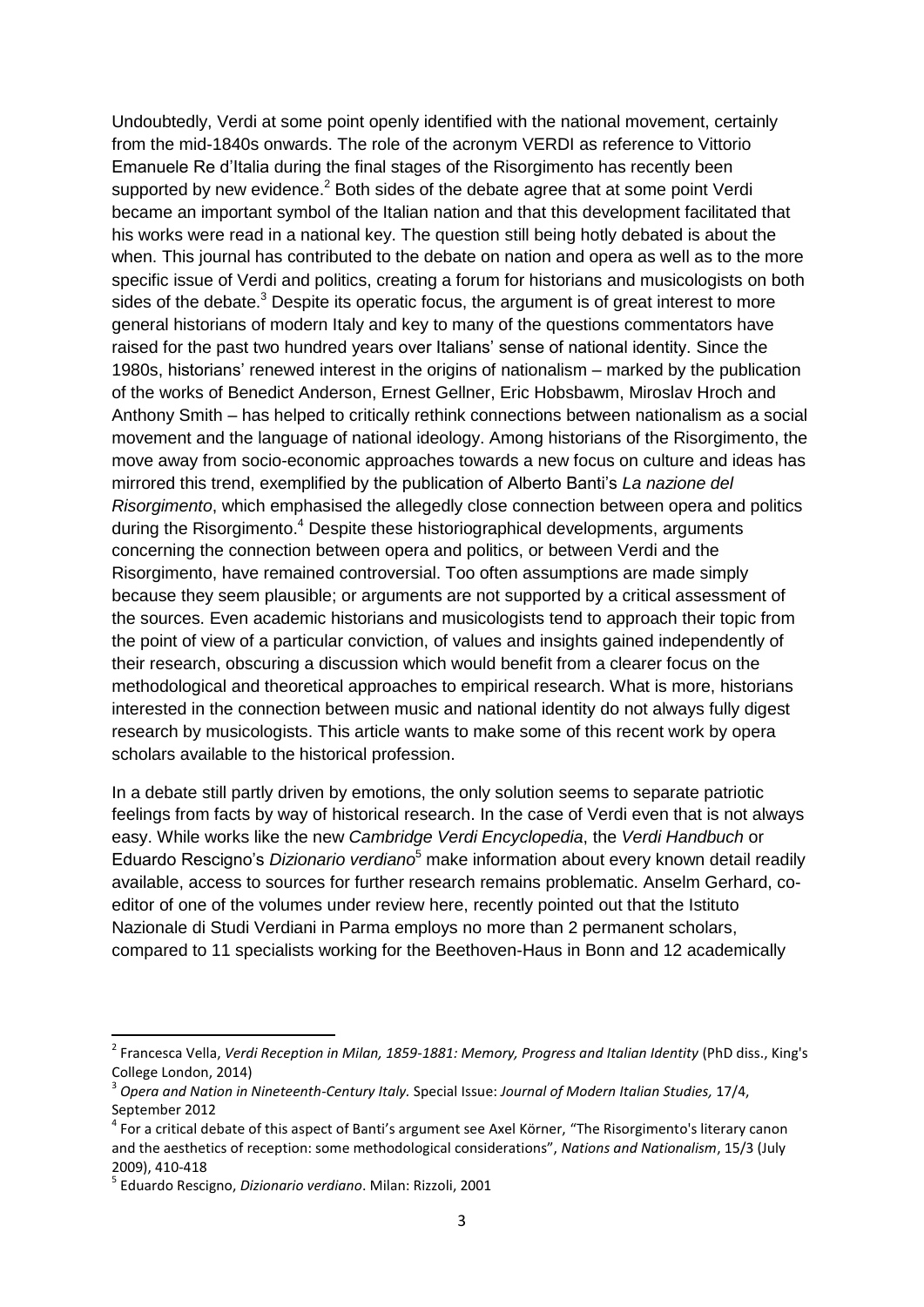trained scholars working for the Goethe-Schiller Archiv in Weimar.<sup>6</sup> While other countries consider it a question of national pride to provide the means for scholarly editions of its leading artists, academics and writers, the scientific director of the Istituto in Parma, Emilio Sala, had to find private sponsors to continue with the critical edition of Verdi's letters. Verdi's sketches for *Rigoletto* were published in 1941, those for *La traviata* in 2000. At this pace opera scholars will have to wait several more centuries before being able to engage with the entirety of Verdi's work. The material for *Don Carlos, Aida, Otello* and *Falstaff* are all still in private hands, inaccessible to independent research. Although a number of scholars have had the opportunity to inspect Verdi's personal library, there is no catalogue of his many books, which include numerous foreign language titles, French editions of German music, and many scholarly books.<sup>7</sup> After the composer's death, manuscripts, his correspondence and personal papers were passed on to his adopted daughter Maria Filomena Verdi; and it is still the family, which decides on access to the carefully selected documents. Few scholars, including the biographers Gatti, Abbiati and Philips-Matz, have enjoyed this privilege, although none of them ever had full access to the papers.<sup>8</sup> Divisions among the heirs turn the prospect of improved access to the sources into an almost hopeless venture.

The difficult situation of Verdi scholarship, more than a century after the composer's death, makes regularly updated guides to available sources and summaries of recent research even more important. Yearly bibliographic information appears in the periodical *Studi Verdiani.* After a very useful collection of essays in form of a *Cambridge Companion* to Verdi, published a decade ago, and a new edition of Gregory Harwood's Research Guide, the bicentenary of Verdi's birth in 2013 has led to the publication of a number of important new *mezzi di lavoro,* which help researchers to catch up with recent debates.<sup>9</sup> The new *Cambridge Verdi Encyclopedia* is an extremely valuable starting point for Verdi scholars, opera enthusiasts, as well as for academics with wider interests. The hefty volume offers almost 1000 entries on Verdi's life and music, on performance practice and venues, and countless people associated with the composer professionally or privately, acknowledging different spellings of names. For instance, the *Encyclopedia* includes the names and in most cases the biographies of every single member of the casts appearing in the premieres of Verdi's operas. Tables of characters and their creators make it easy to identify particular individuals and their roles. Likewise, even less well-known impresari, critics and performers are given ample space. Particularly useful is the detailed biographical information provided on Verdi's librettists and their associates. Entries on individual cities and particular theatres help to explain the extent to which Verdi's music penetrated different parts of the peninsula.

1

<sup>6</sup> Anselm Gerhard, "Weltkulturerbe unter Verschluss. Vor 200 Jahren wurde Giuseppe Verdi geboren. Um seinen Nachlass wird bis heute gestritten – zum Leidwesen der Forscher", in: *Tages-Anzeiger*, 03/10/2013, 24.

<sup>&</sup>lt;sup>7</sup> For information on Verdi's library see Pierluigi Petrobelli, "De l'alexandrin à l'anpeste chez Verdi. Structure poétique et composition musical dans Un ballo in maschera", in : Hervé Lacombe, ed., *L'opéra en France et en Italie (1791-1925). Une scène privilégiée d'échanges littéraires et musicaux. Actes du colloque franco-italien tenu à l'Académie Musicale de Villecroze* (16-18 Octobre 1997). Paris : Société Française de Musicologie, 2000, 215-222, 215 f

<sup>8</sup> Franco Abbiati, *La vita e le opere di Giuseppe Verdi*. Milan: Ricordi, 1959. Carlo Gatti, *Verdi*. Milan: Alpes, 1931. English trans.by Elisabeth Abbot, *Verdi. The Man and His Music*. New York: Putnam, 1955. Mary Jane Philips-Matz, *Verdi. A biography*. Oxford: OUP, 1993

<sup>9</sup> Scott L. Balthazar, eds, *The Cambridge Companion to Verdi*. Cambridge: Cambridge University Press, 2004. Gregory W. Harwood, *Giuseppe Verdi: A Research and Information Guide*. Second edition. New York / London: Routledge, 2012.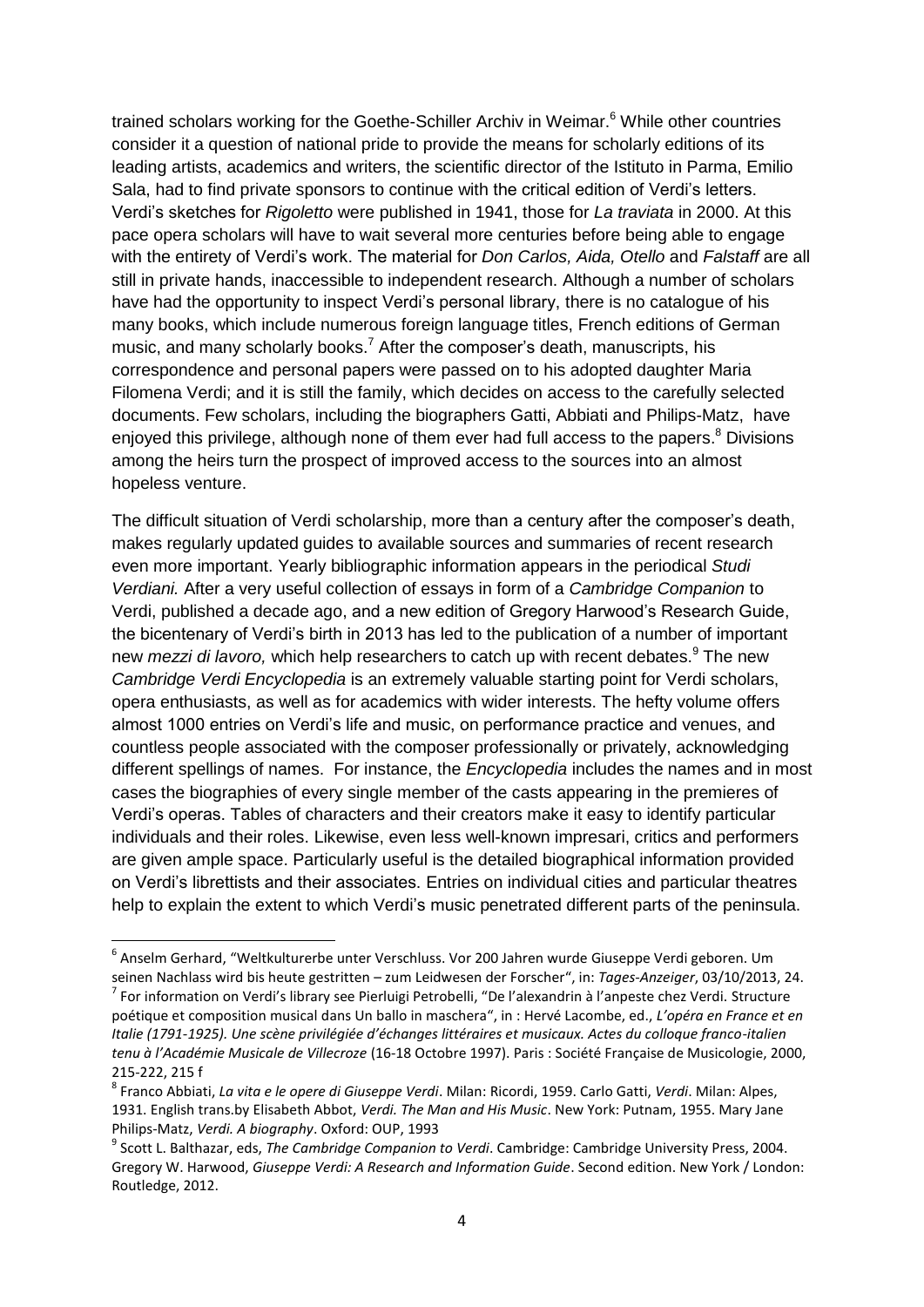In addition to basic background and synopsis, the extensive articles on individual operas, in all their different versions, discuss the emergence of each work within the wider context of Verdi's vita and relate it to other works by the composer. The entries on individual works are not aimed at replacing Julian Budden's three-volume set on Verdi's operas, but they present a welcome addition to Roger Parker's collected entries in the New Grove.<sup>10</sup> All of these entries include sections on the reception of the premiere and of later stagings. While the format of individual entries leaves relatively little room for academic debate and controversy, the *Encyclopedia* includes biographies of the most influential Verdi scholars and an excellent bibliography of scholarly work, periodicals in the field and source collections.

Going beyond the relatively short entries in the Cambridge Encyclopedia, the most ambitious of the new manuals is the *Verdi Handbuch,* edited by Anselm Gerhard and Uwe Schweikert, a hefty volume of almost 800 pages, which appeared in its second, substantially enlarged and updated edition in time for the anniversary of Verdi's birth. As Gundula Kreuzer was able to demonstrate in a recent monograph, Verdi played a crucial role in the emergence of a German modernist aesthetic; but the long tradition of German language scholarship on Verdi is not always adequately acknowledged among Italian and Anglo-American experts.<sup>11</sup> Bringing together scholarship from both sides of the Atlantic, the volume's focus is strongly research-oriented, with the aim of helping musicologists, historians and professionals in the performing arts to familiarise themselves with the most recent debates on Verdi. Most of the contributors to the *Handbuch* belong to the younger generation of musicologists, born between the mid-1960s and the 1980s. Seven substantial chapters discuss Verdi's works within the changing context of societal and musical developments in nineteenth-century Italy. These chapters constitute the most relevant contribution to the debate for historians of the Risorgimento and of liberal Italy. The chapters bear witness to an excellent up-to-date knowledge of recent historiographical debates, which in turn should encourage historians to engage more closely with the research of their colleagues working in the musicological profession. Separate chapters examine the audiences of Verdi's operas; networks of patronage; editorial practices; censorship; and the role of religion. Contrasting with conventional accounts, which tend to take a teleological approach to the history of the Risorgimento, Martina Grempler illustrates the extent to which early and middle Verdi has to be understood as the product of the connections between the Italian states and the Habsburg rulers: ten of Verdi's operas were premiered in the two capitals of the Austrian kingdom of Lombardy-Venetia (Milan and Venice); *Macbeth* (1847) was premiered under Habsburg rule in the Tuscan capital; *Il corsaro* (1848) and *Stiffelio* (1850) in Austria's most important port city Trieste.<sup>12</sup> Not a single Verdi opera was premiered in Piedmont-Sardinia; and after Unification Verdi mostly wrote for foreign stages. Without the Habsburgs no Verdi? One is reminded of Carlotta Sorba's book *Teatri*, which demonstrated that most of Italy's major opera theatres were built under the Habsburgs.<sup>13</sup> Obviously, Verdi struggled with Italy's political structures prior to Unification; but as Grempler argues in her chapter on the relationship between theatre and the political authorities, possible political undertones were

 $\overline{a}$ 

<sup>10</sup> Julian Budden, *The Operas of Verdi.* 3 vv. Oxford: Oxford University Press, 1992. Roger Parker, *New Grove Guide to Verdi and his Operas*. Oxford: Oxford University Press, 2007.

<sup>11</sup> Gundula Kreuzer, *Verdi and the Germans.From Unification to the Third Reich*. Cambridge: Cambridge University Press, 2010

<sup>&</sup>lt;sup>12</sup> Martina Grempler, "Italien zwischen Restauration, Risorgimento und nationaler Einheit", in: Verdi Handbuch, 30-41, 33.

<sup>13</sup> Carlotta Sorba, *Teatri. L'Italia del Melodramma nell'eta' del Risorgimento*. Bologna: il Mulino, 2001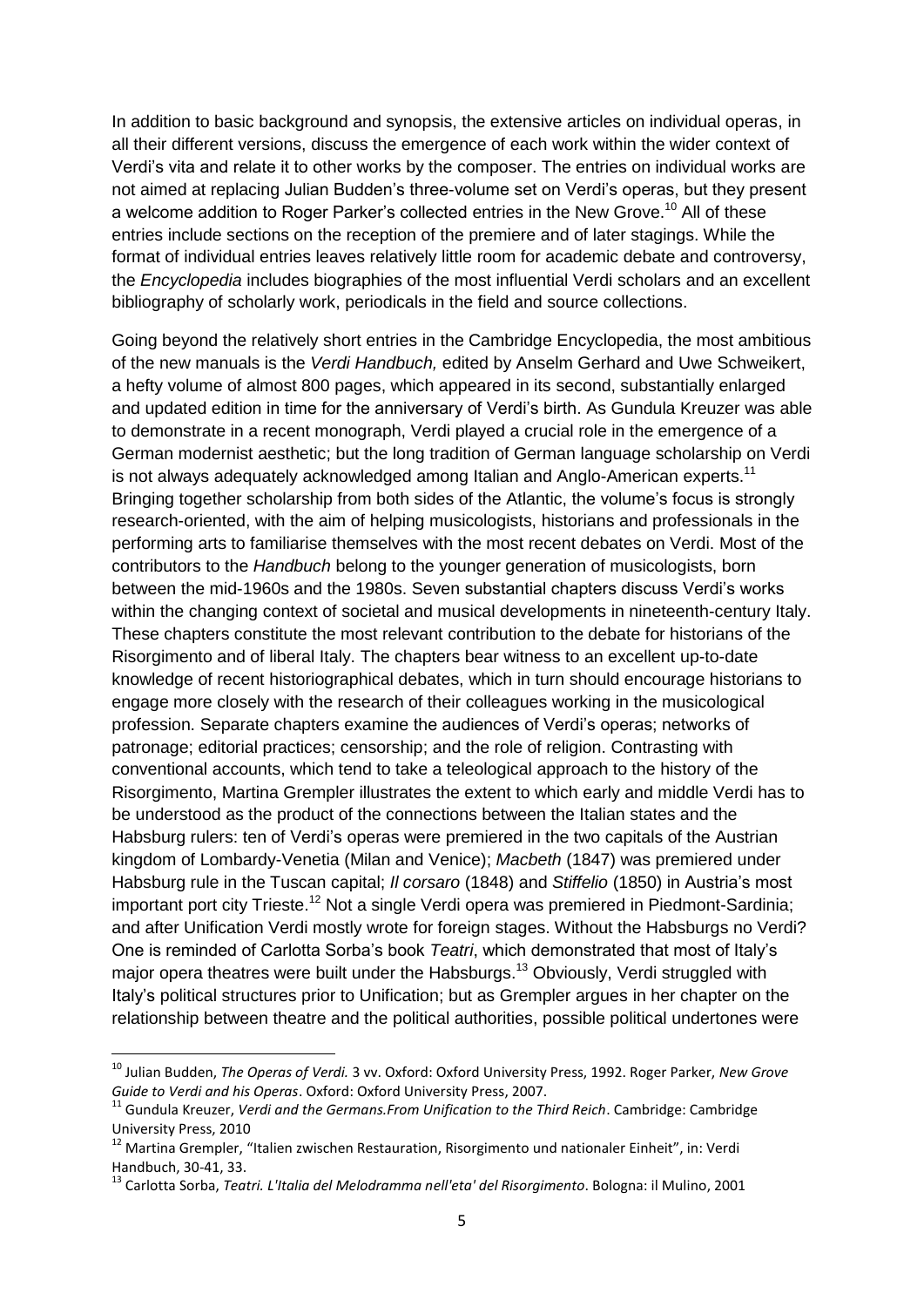not necessarily the only focus of the censors. More often they were concerned about issues of morality and religion, about the impact a work might have on the state's diplomatic relations, or about possible connections between the plot and living people. Theatre was supposed to make a contribution to the audience's moral improvement: Violetta's "Sempre libera" from *La traviata* certainly did not fit this category. As a matter of fact, the censors had no difficulties with *Nabucco* or *Attila*, often read as Risorgimento operas, while they were deeply concerned about the moral implications of *Rigoletto*. Moreover, the censors seem to have been more rigorous when it came to prose theatre; and often they wanted to tone down aspects of an opera rather than outlaw the work completely. The office of censorship was usually a division of the police, but the censors themselves often had a literary or academic background. Even in the Habsburg possessions the head of the police was usually Italian, making it even more difficult to speak of "foreign" censorship. In Verdi's times the head of Milan's police was Carlo Giusto Torresani and at least before 1848 his censorship regime was considered the most liberal among the Italian states. The Habsburg officers attending the theatres were also to a large extent Italians. In this sense Grempler helps to demystify the political history behind the performance of opera.

What sections of the population listened to Verdi or knew about his work? Sebastian Werr's chapter demonstrates how throughout the nineteenth century, opera increasingly reached wider sections of the Italian population, questioning the idea of an elite entertainment. To a large extent this was the achievement of so-called secondary commercial theatres, but also of travelling troops and of mechanically reproduced music. Compared to the majority of the Handbuch's chapters, which understand music theatre as a transnational European phenomenon, Vittorio Coletti's contribution takes a more conventional approach, reading opera principally as "national culture", in line with the still-dominant trends in the historiography on nineteenth-century Europe. It is not surprising, then, that Coletti's argument is insufficiently supported by the relevant sources of reception, which would serve to prove his case.<sup>14</sup> Semantic connections between Italy's political language and the libretti are historically relevant only if there are proof (in the form of sources of reception) that contemporary audiences themselves – composers, librettists, or audiences - made the same associations, reading these works politically. For the historian in the twenty-first century it is not sufficient to speculate on possible connections; and to assume that the term *patria* is necessarily associated with the Italian nation seems to ignore the important semantic shifts in the use of both concepts throughout the nineteenth century. Moreover, a constitutional monarchist using the term *patria* was not necessarily a supporter of national Unification. Even after Unification the term *patria* continues to be used with reference to individual cities or regions. In his own contribution to the volume, Anselm Gerhard concludes that there are no indicators that before the end of the 1840s any of Verdi's operas were understood as political manifestations. This myth was constructed retrospectively, after Unification, and used as a tool to reunite the different factions of Italy's national movement.<sup>15</sup>

The book's second section examines Verdi's work under a number of thematic headings, and is of perhaps greater interest to musicologists and scholars of literature. Individual chapters here look at Verdi's libretti, dramatic structures, his musical language, editorial history, the role of ballet and staging practice. Over 250 pages of the *Handbuch* are dedicated to single articles on Verdi's oeuvre, including all of his operas as well as his other

<sup>&</sup>lt;sup>14</sup> Vittoria Coletti, "Eine nationale Sprache für Verdis Opern", in: Verdi Handbuch, 42-53, 44 f

<sup>&</sup>lt;sup>15</sup> Gerhard, "Verdi-Bilder", 17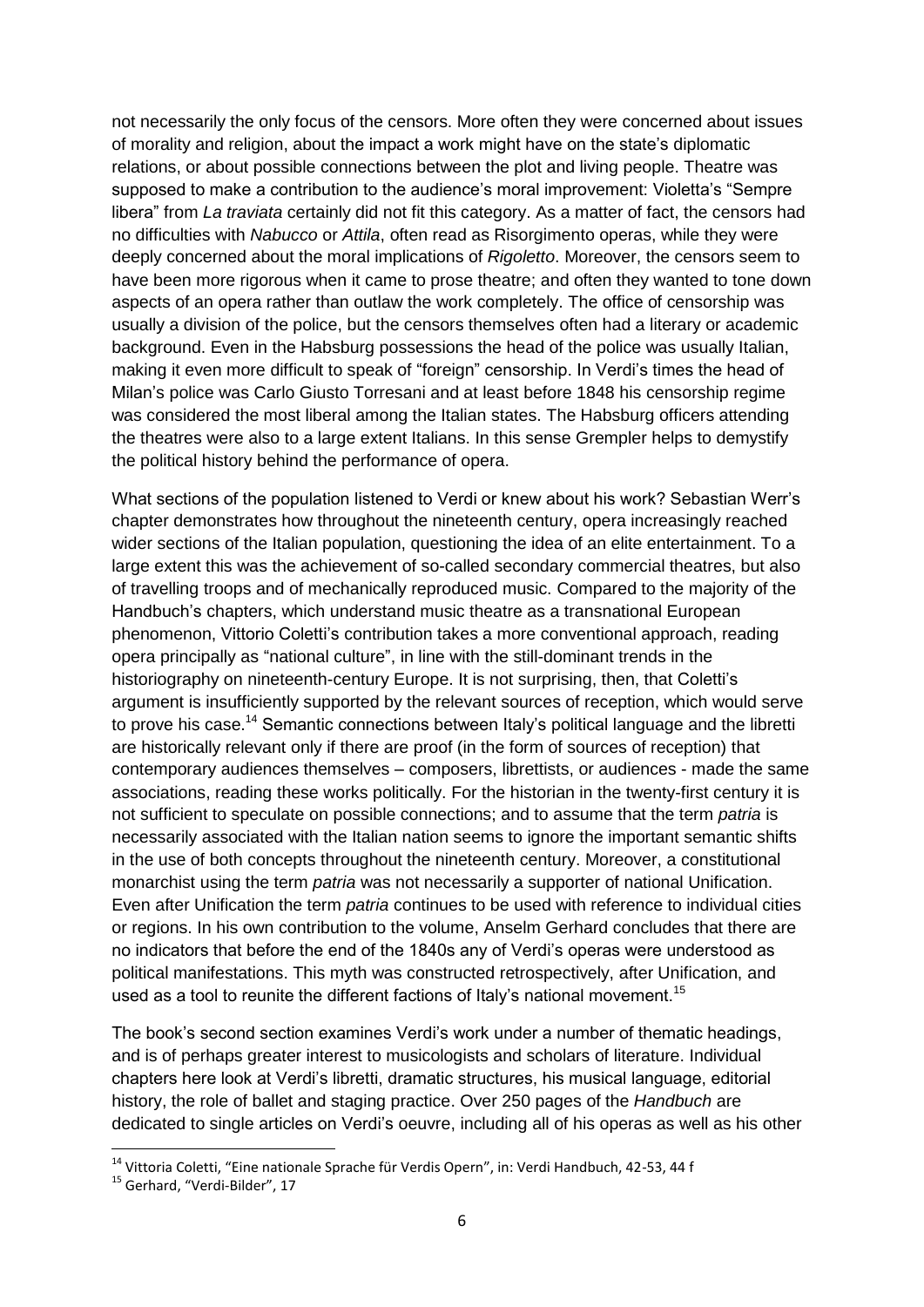works, abandoned opera projects, and his correspondence. Each of these articles provides technical information, facts about premieres and original casts, a detailed synopsis, a commentary, information on each work's reception and a detailed bibliography. Gerhard's well documented introduction to the volume deals with "Verdi-Bilder" (Verdi images), an exemplary study of how personalities and their biographies are culturally and politically constructed, invented, self-made. The chapter is a warning against taking these images at face value. Also extremely useful is the volume's apparatus, including a chronology, an excellent map, bibliography, indices, a glossary, and short biographical entries on major figures in Verdi's entourage.

For historical approaches to Verdi, and for the reconstruction of the political context, the composer's correspondence constitutes a source of major importance; and it seems almost incomprehensible that, more than a century after Verdi's death, access to this material is still restricted, in contrast to the regulation of public archives and the conditions of access to the material of almost any other nineteenth-century literary figure of public interest. This situation makes the slowly emerging volumes of the critical edition of Verdi's correspondence an important resource for opera scholars and historians alike, although to date only a small portion of the over 15000 letters has been published in critical editions, including the composer's correspondence with Ricordi for the short but important period from 1880 to 1888. Edited by Pietro Montorfani, Verdi's correspondence with Emilia Morosini and members of her family has now appeared as the eighth volume of the Edizione Critica dell'Epistolario Verdiano, published by the Istituto Nazionale di Studi Verdiani and the Archivio Storico Città di Lugano. This volume of the *carteggio* is of particular interest, because it stretches over the long period from 1842 to 1901 (though with significant interruptions). Emilia Morosini, née Zeltner, formed part of the cosmopolitan aristocratic patronage network around Verdi in Milan. In addition to the correspondence with Emilia, the volume contains letters exchanged between Verdi and Emilia's daughter Giuseppina, who became Countess Negroni Prati; the correspondence between Boito and Giuseppina Morosini (starting in 1886); as well as a substantial appendix of articles from periodicals and other materials referred to in the correspondence. The excellent apparatus to the volume makes this edition a hugely valuable research tool for almost every period of Verdi's life.

Verdi made the acquaintance of Emilia Morosini immediately after the success of *Nabucco* in 1842, and some of their correspondence suggests that they formed a close and intimate relationship at the time. Verdi also became the piano teacher of Morosini's daughter Giuseppina. The correspondence helps to demonstrate the extent to which Verdi's early success also depended on noble patronage networks, an argument recently recast by Anselm Gerhard and contrasting with the myths that reduce the depiction of Verdi to the simple man of the people.<sup>16</sup> In 1848 Verdi's relationship with the Morsini family suddenly broke off, at a time when Verdi estranged himself from several of his Milanese friends, many of whom were patriots and involved in the political events that shook Lombardy during the middle period of the Risorgimento. Many years later, in 1872, Emilia's daughter Giuseppina Negroni Prati revived the relationship, leaving a further three decades of correspondence covering the period up to Verdi's death in 1901. Like her mother before, Giuseppina also

<sup>16</sup> Anselm Gerhard, "*Cortigiani, vil razza bramata!* Reti aristocratiche e fervor risorgimentali nella biografia del giovane Verdi", *Acta Musicologica*, LXXXIV (2012), 37-63. See also the recent conference at Villa Vigoni: "Compositori d'opera e stratificazione sociale: il ruolo della nobiltà nell'Ottocento europeo", http://www.villavigoni.it/contents/events/Vigoni\_ProgrammaDEF.pdf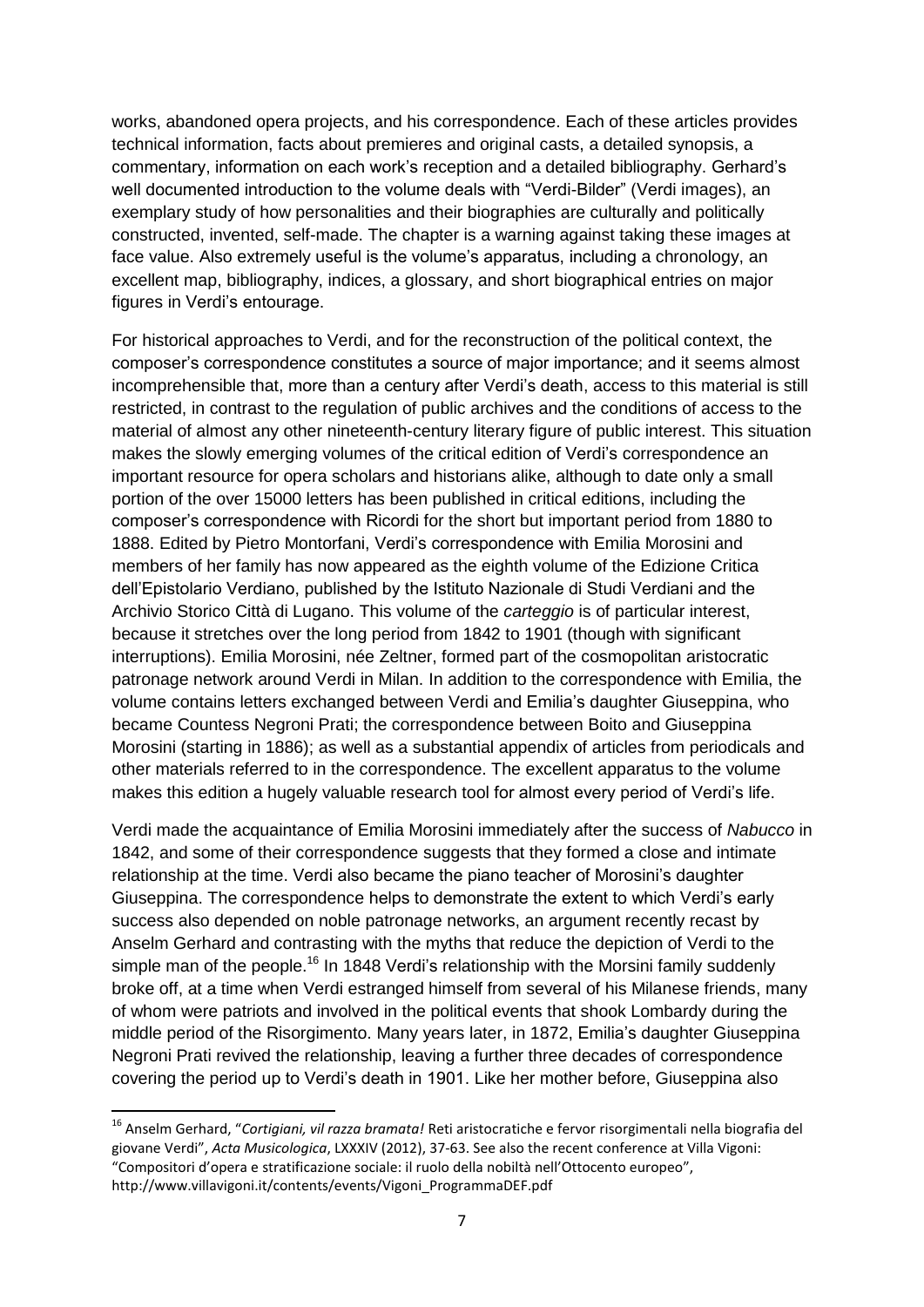used a surprisingly intimate language in the letters to her former piano teacher. Giuseppina was a friend of another influential figure of Verdi's former Milanese circle, Andrea Maffei, who had known Verdi since 1834. An expert on Schiller, Maffei wrote the libretto to *I masnadieri* and revised Piave's version of *Macbeth*. As in the case of Morosini, Verdi broke with Maffei in 1848, reviving the relationship after a decade, in the late 1850s. In his letters to the Morosini family Verdi talks openly about his first international experiences, as well as about the fate of his early operas in the major Italian theatres. The volume also offers much detailed information on Verdi's life during the last three decades of his life.

In addition to revealing new information on the creation and performance of several of Verdi's most important works, reconstructing the composer's Milanese networks helps us to understand the relationship between artists, intellectuals and social elites in Milan during the period of Italian Unification. After the publication of this first volume of correspondence with one of Verdi's female friends, scholars await a volume containing Verdi's exchange of letters with Clarina Maffei with great anticipation. The composer's close relationship with many female members of the Milanese aristocracy offers researchers material to reassess the representation of gender relations in Verdi's operas and invites speculation about how women may have responded to his work. Susan Rutherford's *Verdi, Opera, Women* abstains from reducing the topic "women in opera" to a simplistic mirror of their position in society. Instead, she uses "women in opera" to discuss gender in nineteenth-century Europe more generally, integrating gender relations on stage with the survey of an impressively wide web of other source materials reflecting women's position in society. For instance, Rutherford reads situations such as Gilda's rape in *Rigoletto* against contemporary courtroom evidence and other personal accounts of victims, leading to a complex debate of what constitutes rape in nineteenth-century Europe. Her project involves rethinking the role of the female protagonists in Verdi's operas, which include devoted mothers as well as hate-driven villainesses, pious virgins and liberated courtesans, warriors and witches, desperate lovers and feisty townswomen. How did these narratives about women relate to the history of women during the nineteenth century? How were they shaped by real life experiences and what did female spectators make of them? How does Verdi connect female characters to real women, women on stage to the politics of gender? And how did Verdian singers incorporate these roles? In a new "post-feminist age", at a time when many academic disciplines consider a deliberate focus on gender an agenda of the past, Rutherford has produced another meticulously researched monograph, which takes women and gender relations as its principal focus. Following her acclaimed study *Prima Donna and Opera,*  1815-1930,<sup>17</sup> her book shows how fruitful a gender perspective in opera studies can be, and how much territory still demands exploration. The book's very substantial methodological and theoretical "prologue" is informed by a stimulating dialogue with literary and film scholars, historians of gender, cognitive scientists and other disciplines, while at the same time being shot-through with perceptive and often amusing anecdotes from the sources.

The project involves some insightful statistical analyses: twelve of Verdi's heroines die, but so too do fifteen of his male heroes. Six women and five men commit suicide, often for love. Five women are murdered, four of them by their partners, against only two men, of whom only one is murdered by his lover. Seven men die for political reasons, against just one woman (179). Today some of Verdi's heroines might appear to us unrealistic, stiff and

<sup>17</sup> Susan Rutherford, *The Prima Donna and Opera, 1815-1930*. Cambridge: CUP, 2006